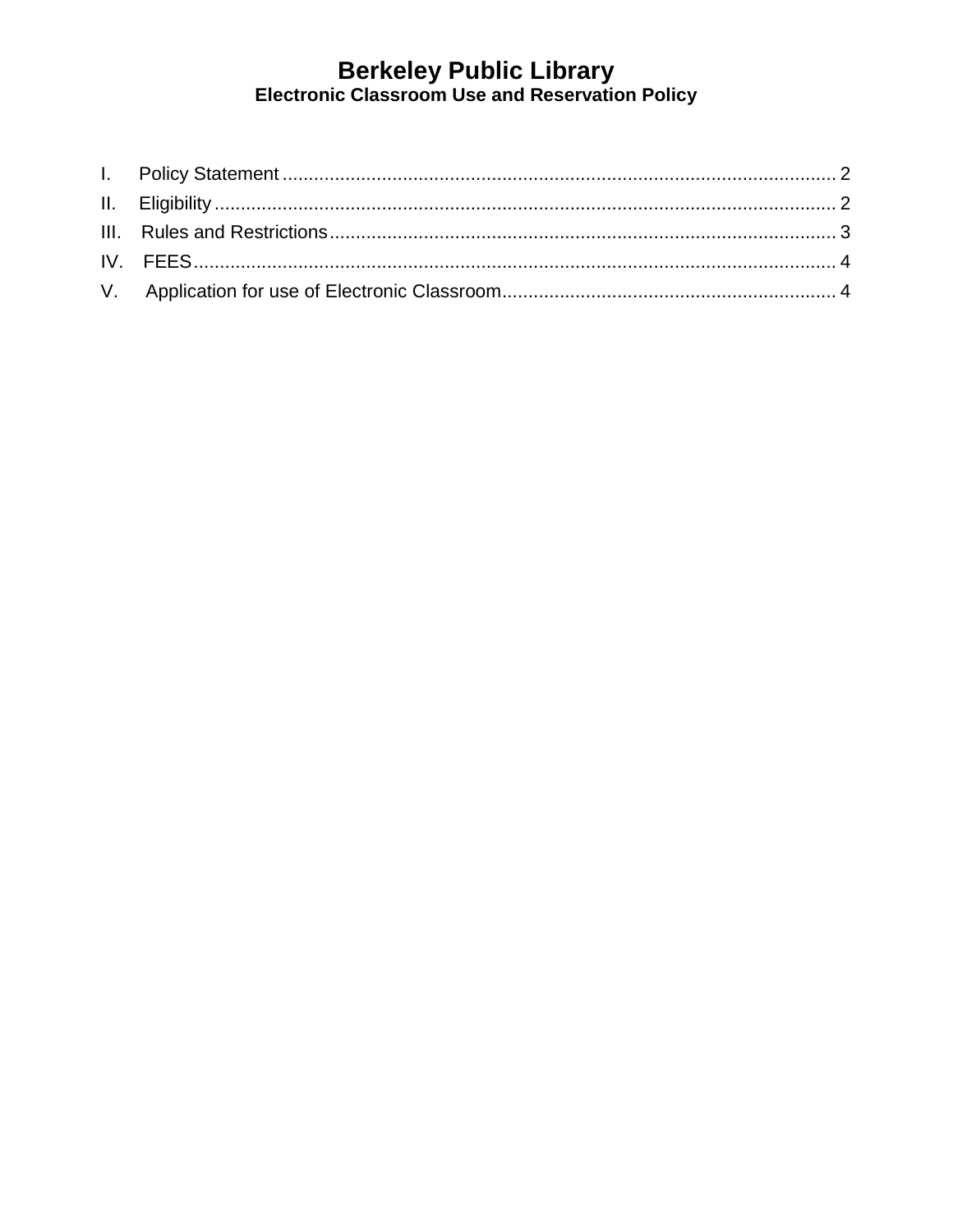### <span id="page-1-0"></span>**I. Policy Statement**

The Berkeley Public Library provides an Electronic Classroom for the instructional and research needs of the Library, users of the Library and the local community. It is the policy of the Berkeley Public Library to allow the use of the Electronic Classroom by Berkeley based groups, organizations and businesses when the facility is not needed for activities sponsored in whole or in part by the Library. No group will be permitted use of the Electronic Classroom if that usage would be disruptive of the programs and activities of the Library. Permission to use the Electronic Classroom does not imply Library endorsement of the goals, policies or activities of any group or organization. The Library reserves the right to revoke permission previously granted if it deems it appropriate.

# <span id="page-1-1"></span>**II. Eligibility**

- 1. Permission to use the Library's Electronic Classroom may be granted to Berkeley-based civic, cultural, or educational organizations, businesses, or to other governmental agencies, City of Berkeley departments, or commissions.
- 2. To qualify as a Berkeley based group, organization or business, the group leader or person applying for use of the classroom must submit proof of address, such as a certified copy of the articles of incorporation, or a copy of a utility bill or letter addressed to the individual, group or business.
- 3. Applicants from unincorporated groups may alternately submit a driver's license or state-issued identification card for inspection at the time of application.
- 4. Organizations not located in Berkeley must submit proof of regular operation within Berkeley such as sample brochures, newsletters, or web site printouts.
- 5. The Library grants priority for use of its Electronic Classroom in the following order:
	- A. The Library and groups and organizations affiliated with the Library
	- B. City of Berkeley departments
	- C. Berkeley based non-profit groups
	- D. Other Berkeley based groups, clubs and organizations
	- E. Berkeley based businesses
	- F. County, state or federal governmental agencies
- 6. Any group, organization or business applying for the room must certify on the application that their group or organization does not discriminate in membership, or in service provision, on the basis of race, creed, color, religion, political affiliation, gender, sexual orientation, national origin, or disability, or in employment on any basis prohibited by California law.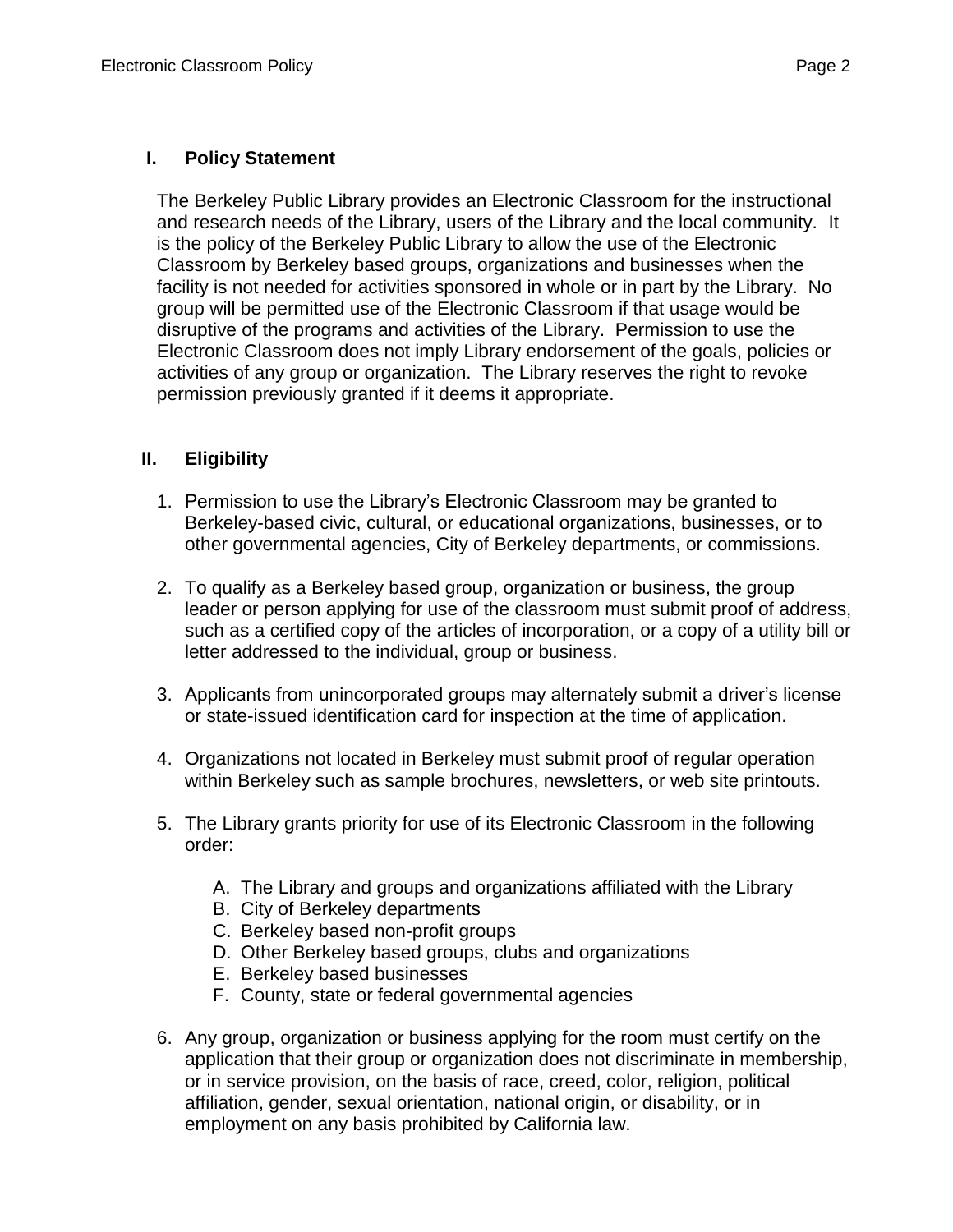7. Any group, organization or business applying for use of the Electronic Classroom will be responsible for the replacement of any damaged equipment, furnishings or facility that results from its use or occupancy of the Electronic Classroom. Replacement costs will include staff time as well as equipment or furnishing costs. The primary contact, authorized contact, and instructor will be held accountable, as stated on the application.

#### <span id="page-2-0"></span>**III. Rules and Restrictions**

- 1. Library Personnel in charge of the Electronic Classroom have authority over use of the room. Applications for use should be addressed to Library Administration. This policy does not guarantee any applicant the right to use the facility at the time requested. The Library reserves the right of the Director of Library Services or her designee to overrule any grant, denial or modification of permission to use the Electronic Classroom, in order to further the operations and purposes of the Library.
- 2. The Electronic Classroom shall be available only during the regular business hours of the Library.
- 3. No food or drink is allowed in the Electronic Classroom.
- 4. The "instructor" or person in charge during any classes given in the Electronic Classroom must schedule a one-hour orientation on the classroom with the Library before giving any classes.
- 5. The Library reserves the right to attend any class held in the Electronic Classroom.
- 6. The Library can impose reasonable conditions for the use of its Electronic Classroom to ensure that public or private property is not damaged through use of its facilities, and to ensure that the safety, welfare and comfort of the public is not disturbed. The use of the classroom must not disturb the normal activities of the Library. Illegal activities shall not be permitted in the classroom or on Library premises, and any such activity will result in immediate eviction and denial of future use of the Library's classroom to groups or individuals violating this policy.
- 7. Groups, organizations and businesses that use the Library's Electronic Classroom shall adhere to regulations regarding the number of persons allowed to occupy a room at any given time. The number shall not exceed the limit prescribed and posted in that facility. The room shall be left in the same condition in which it was found, including the placement of chairs, tables and equipment. Groups shall be held responsible for any damage to the room, equipment and/or furnishings. Failure to adhere to these conditions may result in loss of future privileges in the use of any Library facility.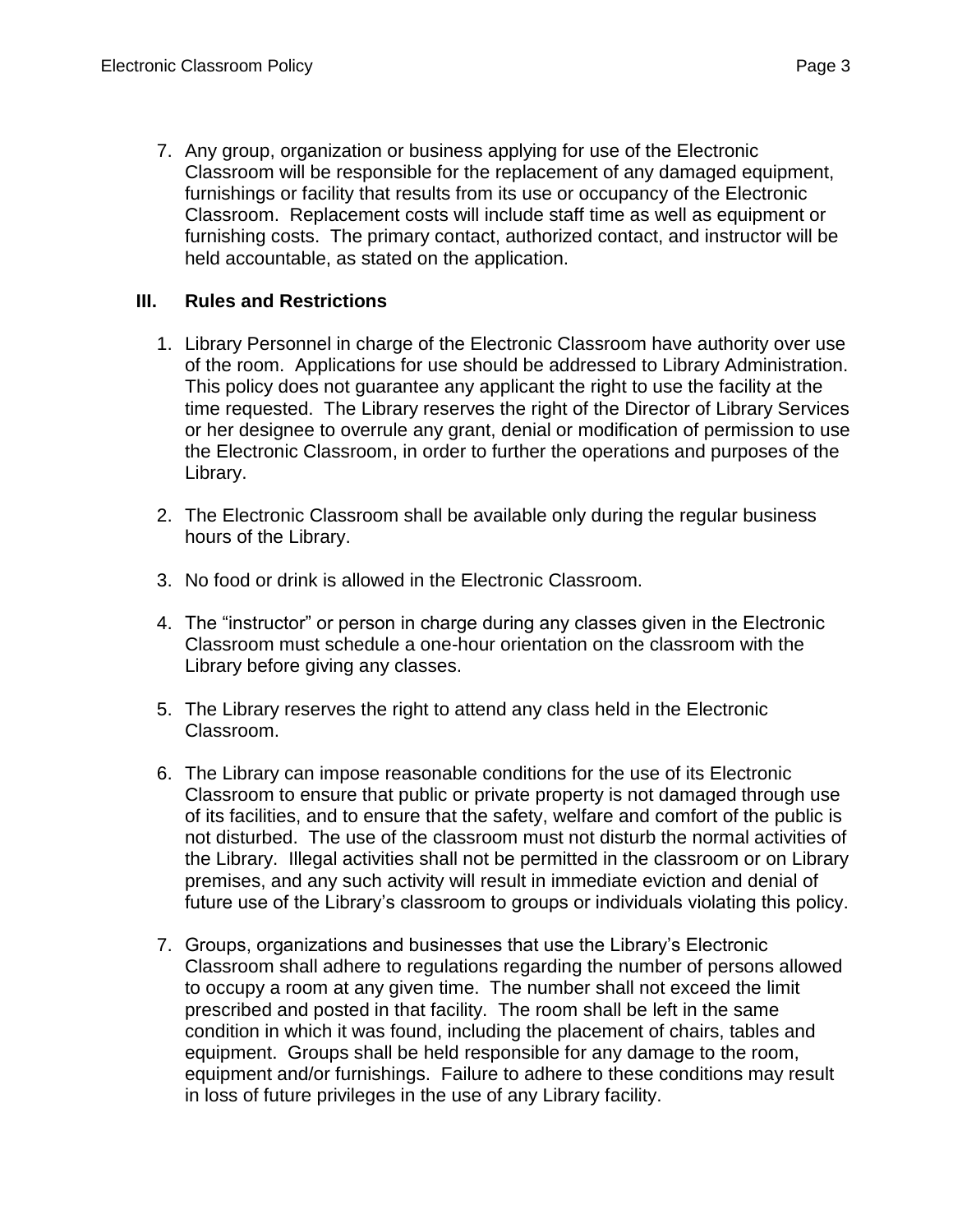- 8. No peripheral equipment (e.g., keyboards, speakers, etc.) may be added to or removed from any of the computers without the written permission of the Library.
- 9. No software may be installed on Electronic Classroom computers by non-Library personnel. At the discretion of the Library, legally licensed software owned by the applicant may be installed by Library personnel for a fee, prior to the scheduled classroom use date. If requesting a custom software installation, groups for the room must apply and submit this information 30 days prior to the event in order for the Library to review and respond to the request. Proof of valid software license is required.
- 10.No fees may be charged to participants of events conducted in the Electronic classroom with the exception of training programs conducted by designated California State Library professional training groups that charge participant fees to libraries in California on a cost-recovery basis.

# <span id="page-3-0"></span>**IV. FEES**

- 1. Booking and orientation fee.
	- A. Applicants will be charged a one-time fee of \$75, which includes a onehour orientation on the room. This fee is payable by check or money order and is due at the time of the room orientation session. Once the orientation has been conducted, the fee is non-refundable.
- 2. Room Use
	- A. Applicants will be charged a \$60-per-hour fee for each hour of room usage, which includes on-call technical support during room usage. This fee is payable by check, cash or money order and is due three business days prior of the scheduled event. If the fee is not received three business days prior to the event, the Library may cancel the event.
- 3. Custom software installation and removal.
	- A. If the applicant has legally licensed software that they wish to have installed on computers for the class, a \$75-per-hour installation fee will be charged. The applicant must provide a copy of the software license. This fee is due after approval of the application and request for custom software installation, and no later than 5 working days in advance of the scheduled event. This fee is non-refundable.

# <span id="page-3-1"></span>**V. Application for use of Electronic Classroom**

- 1. For first-time applicants, written application must be made to the Library at least 20 working days in advance of use. If there is a question about a group or organization's eligibility to use the Electronic Classroom, the Library may ask to examine the applicant's by-laws, IRS 501(c) determination letter or other documents that establish the applicant's qualifications as a Berkeley based entity.
- 2. Cancellation of reservations must be made at least 5 working days in advance.